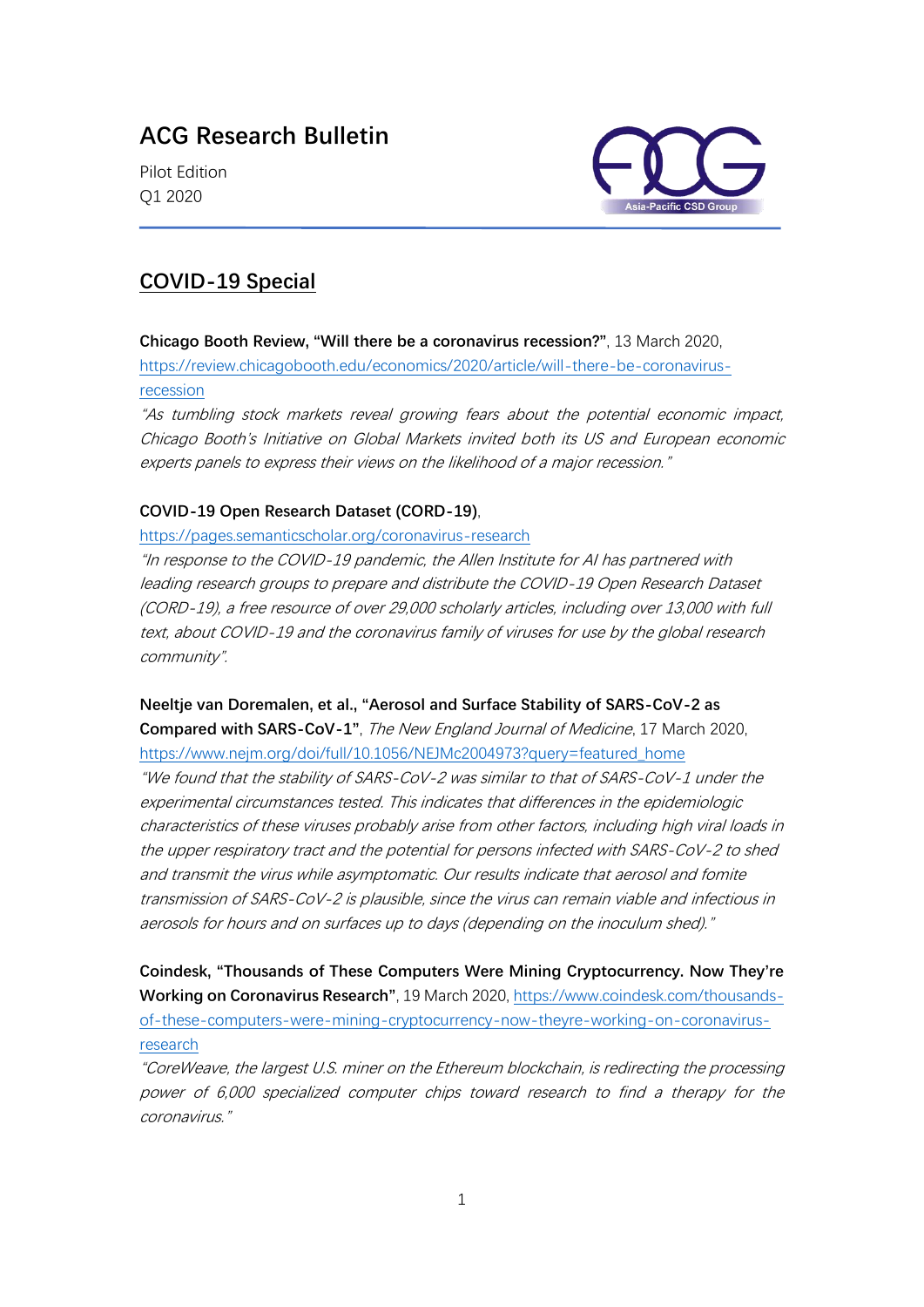## **The Future FMI**

#### **BIS, Quarterly Review, March 2020**,

https://www.bis.org/publ/qtrpdf/r\_qt2003.pdf

- **On the Future of Securities Settlement**, [https://www.bis.org/publ/qtrpdf/r\\_qt2003i.htm](https://www.bis.org/publ/qtrpdf/r_qt2003i.htm)
- **Innovations in Payments**, [https://www.bis.org/publ/qtrpdf/r\\_qt2003f.htm](https://www.bis.org/publ/qtrpdf/r_qt2003f.htm)
- **The Technology of Retail Central Bank Digital Currency**, [https://www.bis.org/publ/qtrpdf/r\\_qt2003j.htm](https://www.bis.org/publ/qtrpdf/r_qt2003j.htm)

**Julia Coronado and Simon Potter, "Securing macroeconomic and monetary stability with a Federal Reserve–backed digital currency"**, Peterson Institute for International Economics (PIIE) Policy Brief, March 2020,

[https://www.piie.com/publications/policy-briefs/securing-macroeconomic-and-monetary](https://www.piie.com/publications/policy-briefs/securing-macroeconomic-and-monetary-stability-federal-reserve-backed)[stability-federal-reserve-backed](https://www.piie.com/publications/policy-briefs/securing-macroeconomic-and-monetary-stability-federal-reserve-backed)

"The US monetary system faces significant challenges from advances in technology and changes in the macroeconomy that, left unaddressed, will threaten the stability of the US economy and financial system. At the same time, low interest rates mean that central banks will not have the policy ammunition they had in the past during the next recession. The Federal Reserve needs new tools to meet its mandates of price stability and maximum employment. It also needs to preserve the safety and soundness of the financial system in a rapidly digitizing world. The authors propose a Fed-backed digital currency to solve both problems."

## **Bank of England, "Central Bank Digital Currency: opportunities, challenges and design"**, 12 March 2020,

[https://www.bankofengland.co.uk/paper/2020/central-bank-digital-currency](https://www.bankofengland.co.uk/paper/2020/central-bank-digital-currency-opportunities-challenges-and-design-discussion-paper)[opportunities-challenges-and-design-discussion-paper](https://www.bankofengland.co.uk/paper/2020/central-bank-digital-currency-opportunities-challenges-and-design-discussion-paper)

"This paper outlines an illustrative 'platform' model of CBDC designed to enable households and businesses to make payments and store value. This is not a blueprint for CBDC, nor does it approach a decision to introduce one. Rather, it is intended to illustrate the key issues as a basis for further discussion and exploration of the opportunities and challenges that CBDC could pose for payments, the Bank's objectives for monetary and financial stability, and the wider economy."

## **Raphael Auer, Giulio Cornelli and Jon Frost, "Covid-19, cash, and the future of payments"**, BIS Bulletin No. 3, 3 April 2020,

### <https://www.bis.org/publ/bisbull03.htm>

"Scientific evidence suggests that the probability of transmission via banknotes is low when compared with other frequently-touched objects, such as credit card terminals or PIN pads. To bolster trust in cash, central banks are actively communicating, urging continued acceptance of cash and, in some instances, sterilising or quarantining banknotes. Some encourage contactless payments. Looking ahead, developments could speed up the shift